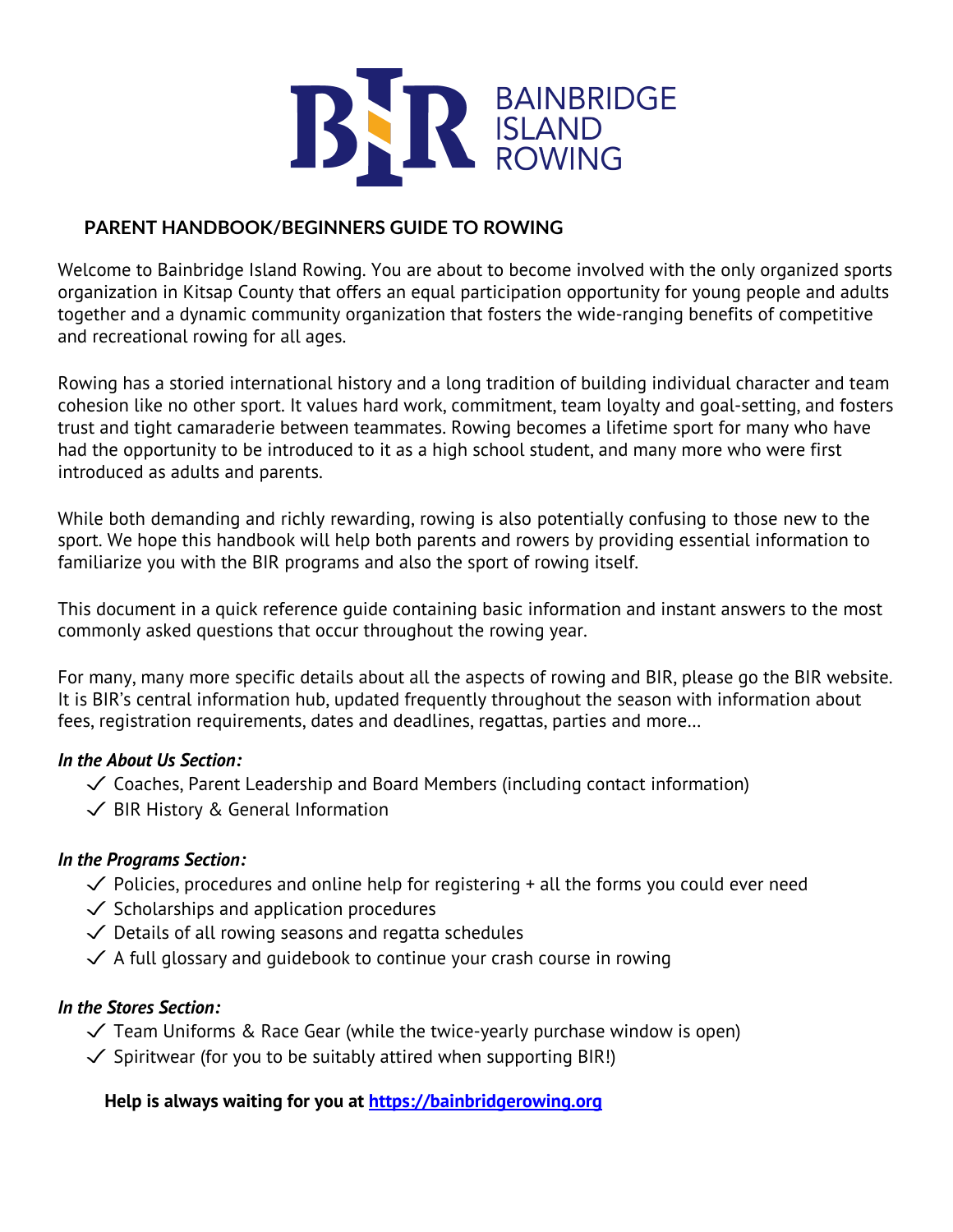#### **Overview Of A Rowing Season**

The rowing year here in the Northwest extends from early or mid February through early November. Programs are offered all year long, and while we love our "year rounder rowers" we also have athletes that compete in other sports. Spring is the official rowing season. Graduating from Novice to Varsity happens after the completion of the first spring season (or with coach approval).

Summer rowing season runs from June through August and is not only the shortest, least competitive season, but also a great time to start rowing and learn the basics. Summer ends with the Green Lake Summer Extravaganza, usually the first Saturday in August - a perfect time for a first competitive race.

Fall rowing season, September through November, is the long-distance training season for crews. Most fall races consist of long-distance "head races" (between 2.5 and 4 miles) and results are based on elapsed time, rather tha head-to-head competition. Starts are staggered, with boats crossing the starting line one at a time, on a fixed interval, allowing many crews to compete simultaneously. The fall season culminates in races at the Head of the Snohomish (in Everett) and the Head of the Lake (at UW).

Winter training takes place indoors from November through January.

Spring rowing season runs from early February through June and is the most competitive season for juniors rowing. Races are sprints from 1,500 to 2,000 meters long, and boats race in lanes, up to six boats across. To accommodate all the competitors, heats are often necessary, with faster boats moving on to race in finals. There are various regattas during this season, which culminates with the NW Junior Regional Championships, usually held in Vancouver, Washington in mid May. This is a three-day regatta with a very high level of competition and all BIR Juniors are expected to participate. Winning varsity boats are invited to attend the U. S. Rowing Youth National championships held in Florida, Ohio, Tennessee, New Jersey or California in rotation.

## **Training**

Rowers who participate in the program are expected to attend practice every day unless they have an urgent excuse or are ill. This is especially critical during the spring season. All athletes are expected to train seriously, build their fitness, improve their rowing skills, and work collaboratively with their teammates and coaches. Attendance at regattas is expected. Most importantly, with such a large team, it is vital that all rowers listen and follow the directions given by coaches and coxswain during practices. The coaches and Board of BIR wish this team to remain a no-cut sport, but at this time, we simply cannot run a safe program for more than approximately 108 Junior rowers.

## **Expectations from Coaches**

Participation and commitment at practice directly contributes to the entire team's success. Seat assignments are set up in advance of each practice -- so, if you don't show up, you affect the entire boat. If you have a conflict and need an excused absence, contact your coach, preferably 24 hours in advance. Rowers should check in at the boatyard by pegging-in on the attendance/ boating by 3:45 p.m. or they will be considered absent. Late rowers may not be boated and assigned a land workout.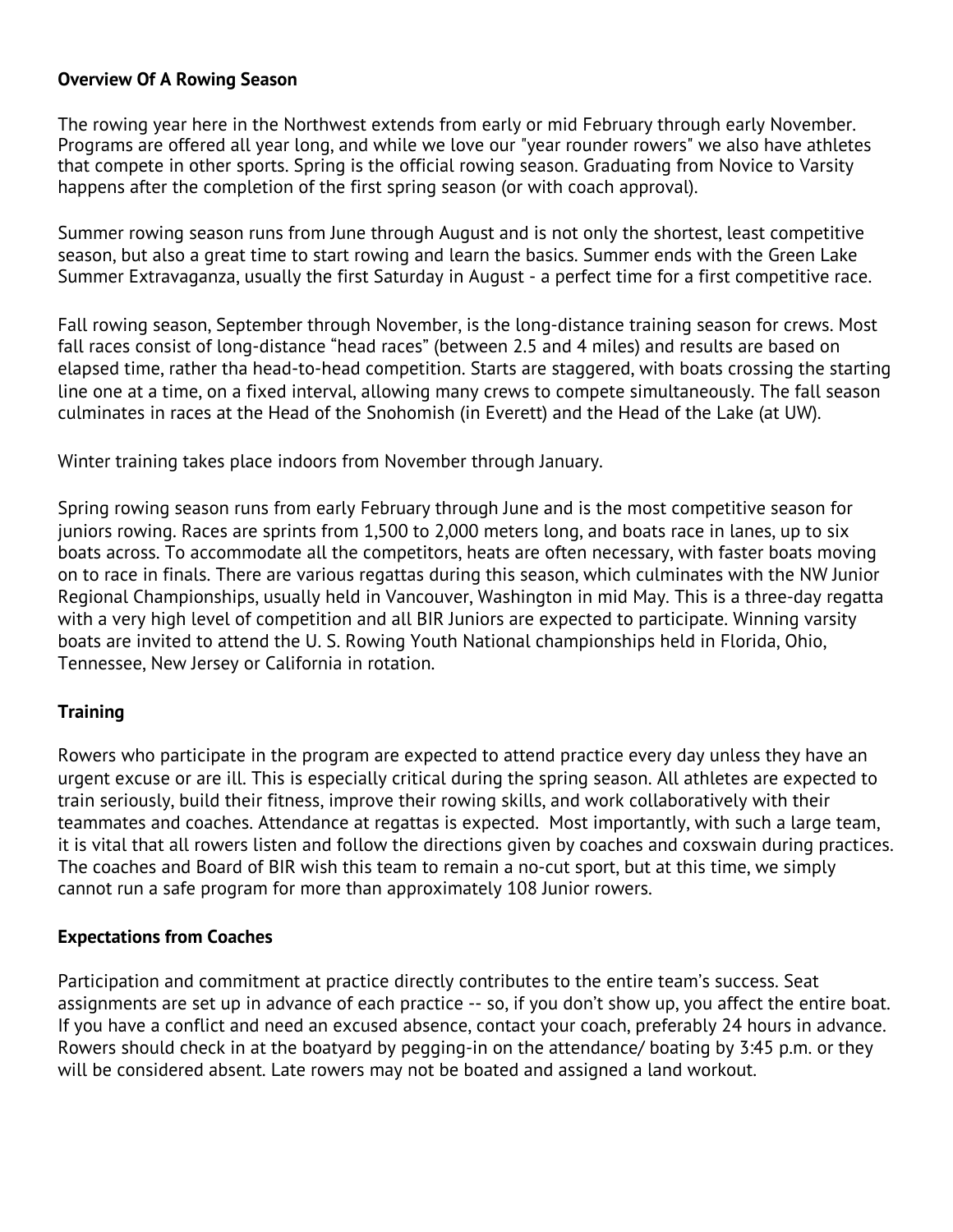#### **What to Expect at Practice**

During the spring and fall seasons, practices run Monday through Friday from 3:45 p.m. to 6:15 p.m. at the BIR boathouse at Waterfront Park. Summer season practices typically run Monday through Thursday mornings.

Bainbridge High School students walk, bicycle, or informally carpool to the boatyard. Rowers' rides home after practice should be waiting for them promptly at 6:15 p.m., or families should arrange for a late pickup location such as the entry to Town and Country Market.

Most practices consist of land conditioning (running, rowing on ergs, or doing calisthenics and light weights) and rowing on Eagle Harbor. Rowers carry shells from the boatyard and launch from the beach between the City dock and Queen City Yacht Club dock. At the end of practice, the rower is ready to leave only after the rowing shells and other equipment are rinsed and put away as directed.

To every practice, be sure to bring:

- Appropriate clothing (details below)
- Running shoes
- Water shoes
- Filled water bottle

**Remember -- "ABC: Anything But Cotton"!** The best clothing for rowing and land workouts is soft, stretchy, and fairly form-fitting. Polypro, CoolMax, and other synthetic fabrics are best because they keep the rower relatively warm, even when wet and they dry quickly. Loose clothing can get caught in the slides, so avoid basketball style shorts or warm-ups. Form-fitting material such as Spandex shorts work best. Bike-style lycra shorts, without the padding, for instance, can be found at most sporting good stores.

Running shoes and socks are needed every day for land workouts. Good running shoes are essential and should be replaced after every 300 or 400 miles of use. The website at www.jlracing.com may be helpful to you when purchasing practice clothing for your rower. The on-line store (when open) on the BIR website also offers basic black practice shorts, as well as a splash jacket, long-sleeved tech shirt, and baseball cap in team colors.

In the early spring and late fall, a fleece or wool stocking-style hat should be brought to every practice. Layers are very important to keep muscles warm.

Water shoes are essential for all rowers because boats are walked into Eagle Harbor. Shells and broken glass along the muddy shoreline are hazards, and the water is very cold all year. Neoprene (5mm without straps) ankle booties are best, but crocs, teva style sandals and other water shoes work well too. Flip-flop style sandals often fall off or break, so they are not recommended.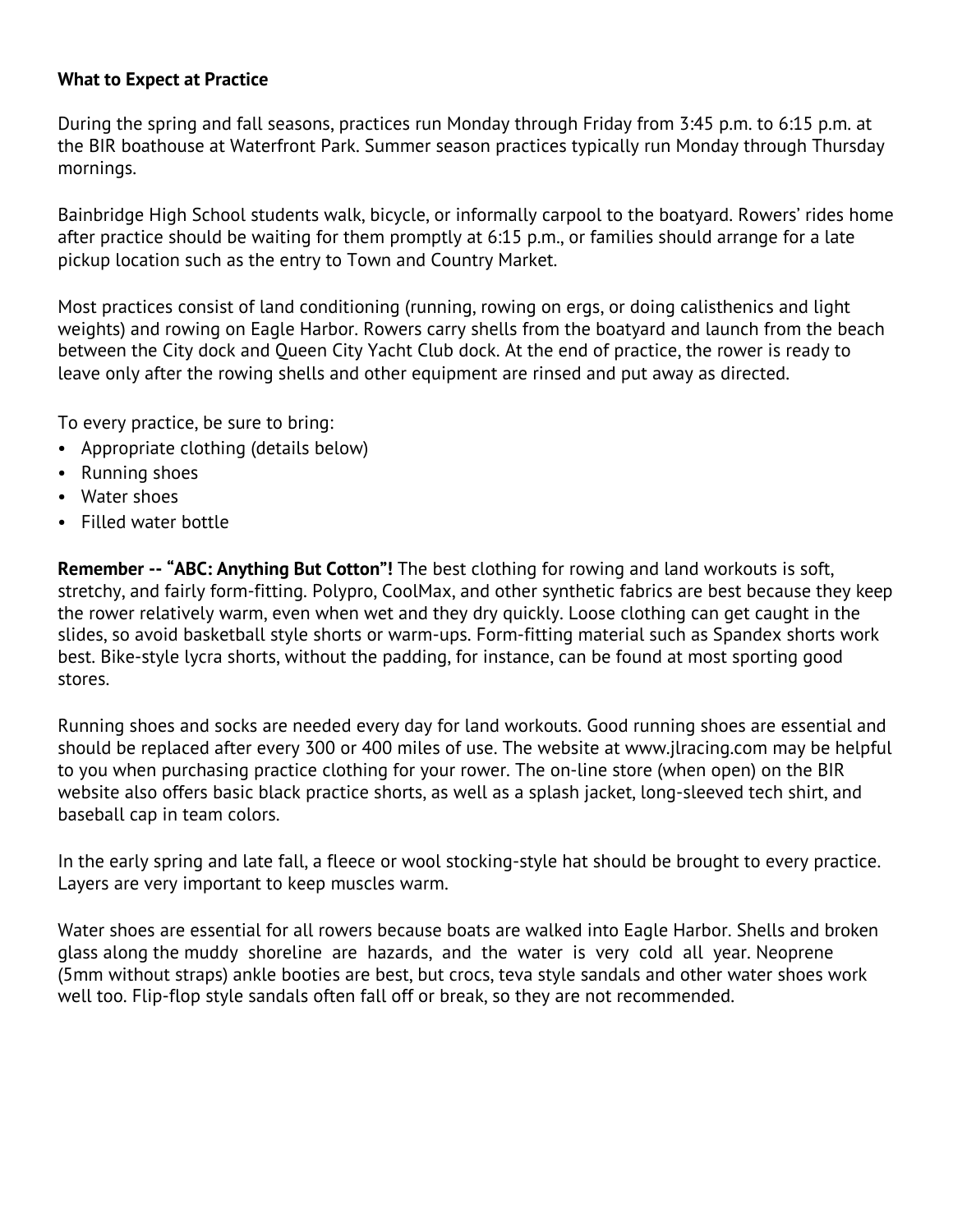## **Nutrition**

Rowing is a demanding sport, and the athletes will be burning many calories over the course of a workout. You should be encouraging your athlete to carry a water bottle and drink lots of water during the day, as well as to eat a good lunch. Most athletes bring a healthy snack -- fruit or an energy bar -- to eat between school and practice. At dinnertime, dinners should include protein, fat, and carbohydrates. The energy systems that the athletes use require that they have water and carbs to generate the energy they need during a workout.

## **Uniform Requirements**

For the spring regattas, Varsity rowers must have either a team unisuit or a team tank and "rowing trou" shorts. A long sleeved racing shirt is highly recommended. Official team uniform orders are placed at the beginning of the fall and spring seasons (check website and Facebook groups for updates). Varsity rowers race in their team unis, but Novices race in a team tank, allowing them a chance to try competing before spending money on full uniforms. **Please help your rower to see that all belongings are labeled, especially uniforms, so that they may be easily returned if lost.**

# **The Varsity and Novice Teams**

BIR is committed to supporting the athletic development of all youth rowers. Kitsap County High school rowing is growing in popularity by leaps and bounds. Bainbridge Island Rowing would ideally like to include every student in our Junior program, but we are sometimes challenged to accommodate the growing interest in rowing with the limitations of our equipment, facilities and coaching staff, as well as safety considerations on our busy waterway. The creation of the Stan Pocock Legacy Rowing Center is, in part, a direct effort to remove our current size restrictions and make rowing a true no-cut sport.

In the meantime, the Junior rowing program at BIR is capped as needed (typically at 110 rowers). We are not anticipating Capping numbers in 2022 but may ask new 8th grade students to wait until entering high school before joining the novice team.

Should registration exceed these participation levels, coaches will make decisions on team members during the first two weeks of practice, announcing the selected rowers via e-mail. Selections will be based on some or all of the following criteria:

- $\blacksquare$  Raw and/or weight adjusted ergometer scores (20 minutes for the Fall season, 2000 meters for the Spring season),
- **E** Running times (2.5 miles in the fall, 1 mile in the spring),
- $\blacksquare$  Technical ability in the boat,
- Seat racing in the Varsity program,
- **E** Strength to size ratio,
- $\blacksquare$  Coxing ability/temperament/capacity to project voice and authority,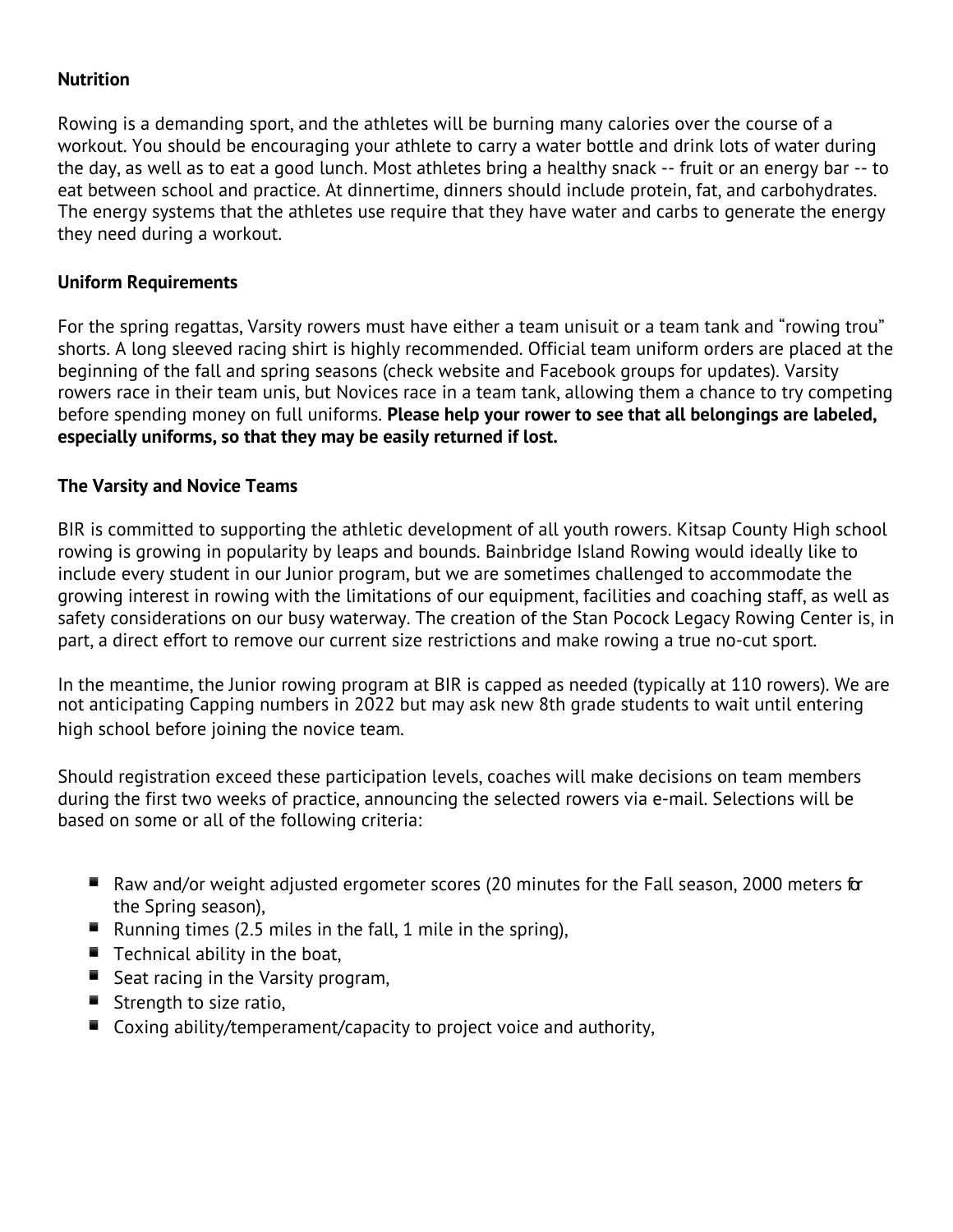- $\blacksquare$  Body size (a balance of larger and smaller body sizes is needed to have the right proportion of owers -- open weight and lightweight in the Varsity program -- and coxswains), and
- Positive attitude, sportsmanship and general cooperative can-do spirit.

We encourage returning rowers to train on Concept II ergometers, and all interested athletes to run on a regular basis. Though great rowers are not necessarily fast runners, running is an important training tool and a good indication of fitness level. All athletes should be developing core strength as well.

#### **Dispute Resolution Procedure**

Bainbridge Island Rowing supports open and honest communication between the Director of Rowing and all rowers, coaches, and parents.

## **If a problem should arise during the season, the following procedure is to be followed in this order:**

- 1. The **rower** approaches the **coach** and discusses the problem. If this does not remedy the situation, then:
- 2. The **rower, coach, and Athletic Director** will discuss the issue. If the matter is still unresolved, then:
- 3. The **rower, coach, Athletic Director, and parent** will meet. As a final step:
- 4. The **Athletic Director** will contact the **BIR Board of Directors**.

#### **Resolution Procedure Regarding Boat Lineups:**

Any concerns having to do with boat lineups are matters for discussion between the athlete and his/her coach(es) only. Neither parents nor the Athletic Director nor any other BIR member will be involved in these discussions.

## **Illness/Injury:**

Top priority is placed on the health and well being of each athlete. **If an athlete is ill or injured in the days or weeks leading up to a regatta, participation in that regatta must be confirmed with the coach beforehand.** For some regattas, race lineups are submitted weeks before the regatta and require significant planning. In the case of some illnesses or injuries, a physician's permission may be required before the athlete returns to the sport.

#### **Regattas**

Regatta schedules are posted on the website and communicated by the coaches and via facebook groups and/or e-mail. Athletes are expected to be at every race or regatta. Please contact your coach in the two weeks that precede a regatta if you have a conflict. Realize that if a rower suddenly drops out of a competition, he/she may pull up to 8 other teammates from a race.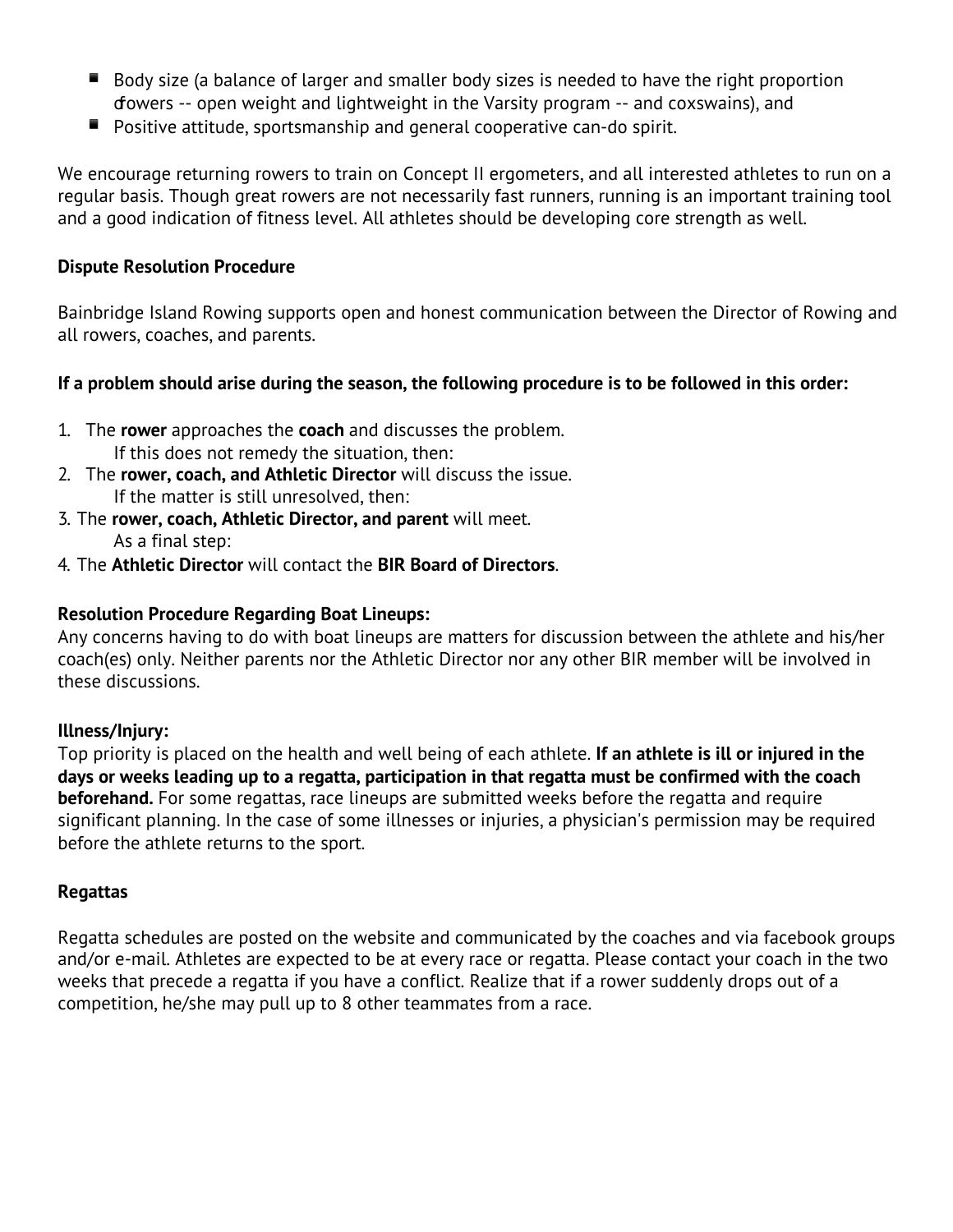Expect the day of a regatta to start early, often leaving on the first (5:20 a.m.) ferry. Upon arrival at the regatta site, there is usually much work to be done – while rowers unload the boats from the trailers, the parents set up our camp and kitchen. The number of races that each rower competes in varies, usually between one and three. Team members and parents are encouraged to cheer for every race in which any BIR boat competes.

As a parent, you may find it helpful to bring a book, binoculars, folding chair, and warm clothes.

Rowers are expected to stay at the regatta until all team members have competed, boats are loaded on the trailer, and the coach dismisses the team. Upon returning to Bainbridge, the team will immediately meet at the BIR boatyard to unload boats from the trailer.

For every regatta, please make sure your rower has the following items:

- **Uniform for racing**
- Running and water shoes
- Water bottle
- Warm clothing (including hat and raingear)
- Sunscreen
- Sunglasses
- $\blacksquare$  Ferry and gas money
- Homework/folding chair

**Transportation to regattas:** When buses are not used, parent volunteers typically carpool the team to regattas. Rowers are NOT allowed to drive themselves to regattas.

## **Blister Care**

## **Let's end with the three rules of something that is an inescapable part of learning how to row…**

**Let Blisters Heal Naturally:** Blisters can occur when you damage your skin while rowing. Repeated friction across the palms from the oars commonly causes blisters to form along the areas of contact. If the blister doesn't affect your rowing, leave it alone. Leaving the blister intact prevents infections from entering the skin, and the clear liquid inside the blister pads the area. Plan on a week to 10 days without blister treatment before your body reabsorbs the fluid inside the blister. You may want to apply moleskin or use gauze padding to cover the blisters with a cushion. If you experience other symptoms, such as fever, or if you feel unwell, call your doctor.

**Drain a Painful Blister:** When you row, the oar may exert too much pressure on your blister. Drain any painful blisters or blisters that restrict your rowing. Wash your hands with antibacterial soap before puncturing your blister. Disinfect a small needle by heating it until it turns red and allowing it to cool or by soaking it in rubbing alcohol for three minutes. Carefully push the needle into the blister as close to your skin as possible, but don't rip your skin. You may need to soak rough areas first to allow the needle to penetrate the blister without difficulty. Most blisters release a clear liquid, but blood blisters release blood. Gently apply pressure to the top of the blister until the bubble is empty. Never drain burn blisters.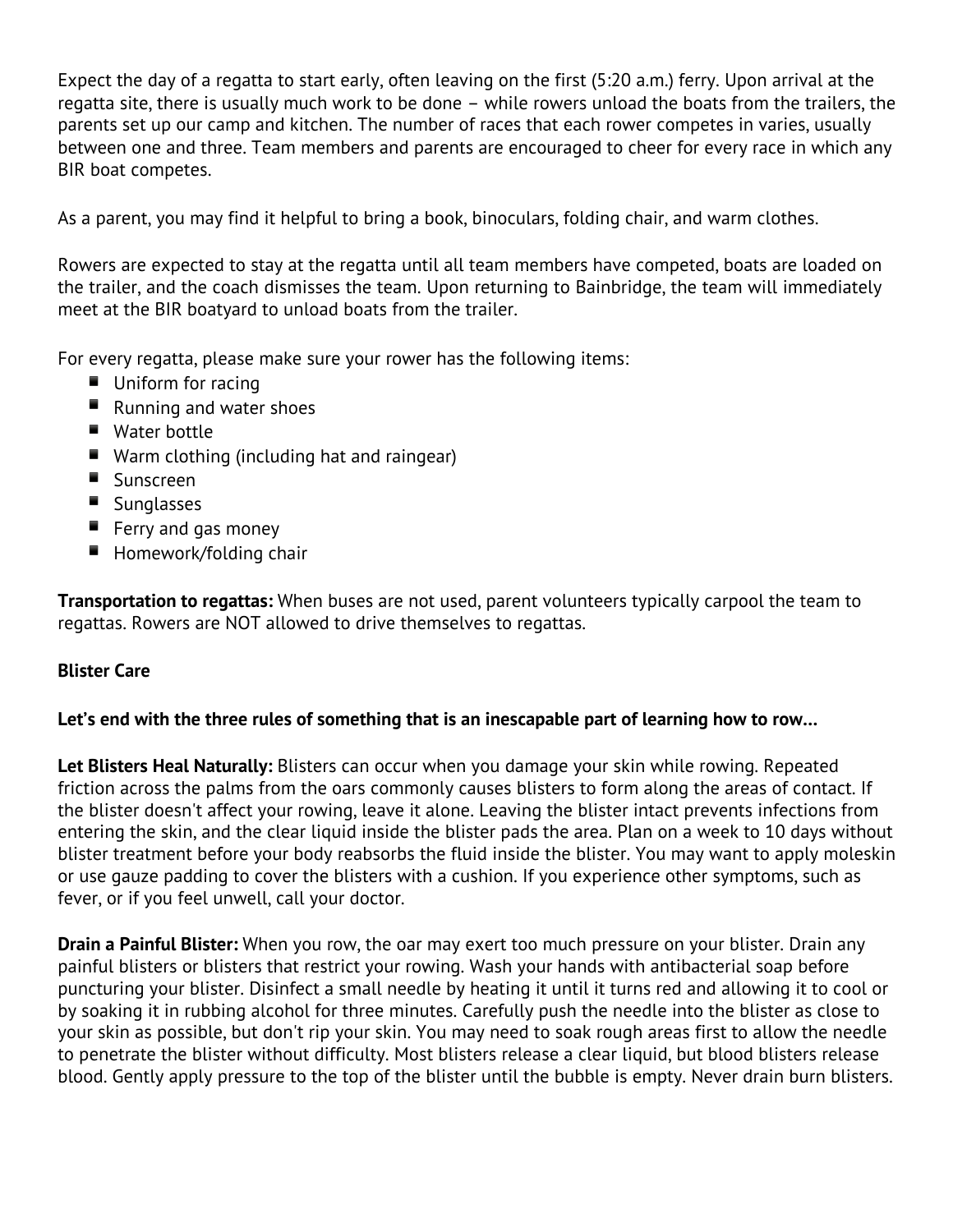**Protecting Open Blisters:** Once you drain a blister, protect the exposed skin from germs. If you ripped the skin, trim the excess skin from the blister with a pair of sterilized scissors or nail clippers. Apply an antibiotic cream to the area, and then cover the blister. Unless the bandage comes loose or gets wet, you need only change it once daily. You may find blisters heal more quickly if you expose them to air when you aren't rowing or putting pressure on the area. Some people advocate making a tent in the bandage to allow air to reach the area. Keep an eye on the blister and notify your doctor if you notice any red streaks or pus.

# **SafeSport**

**Bainbridge Island Rowing, in conjunction with USRowing and clubs across the country, is launching a new SafeSport program.**

## **What is SafeSport?**

The SafeSport program is designed to build and support a sports community where participants can work and learn together, free of emotional, physical and sexual abuse and misconduct. This is done by providing training resources and best practices standards to coaches, staff, volunteers and athletes.

# **Why?**

In response to reports of sexual misconduct within the US Olympic and Paralympic Movement, the US Congress passed legislation in 2017 to establish the US Center for SafeSport, which promulgates safe sport policies and training programs for all sports included in the Olympics and Paralympics. Rowing is obviously one such sport and US Rowing has initiated its own SafeSport Program as of January 2022, which includes a requirement that each local rowing organization also establish a SafeSport program.

**All BIR Coaches, staff, athletes and volunteers are required to complete SafeSport training. The level of training is dependent on the individual's age and role within our programs.**

**Together, we can ensure that BIR is a SAFE AND HEALTHY environment for our athletes. Read on to learn more.**

- BIR Safe Sport Policy V5 2022
- US Rowing Safe Sport Manual

# **SAFESPORT INCIDENT REPORTING:**

Reporting issues of misconduct to BIR via the SafeSport Reporting Form. Report here if you have experienced abuse or misconduct—or if you have reasonable suspicion of abuse or misconduct inflicted on, or by, someone within our organization.

Reports may be made anonymously. However, BIR encourages the complainant to provide enough detail to allow for a proper investigation if required. All reports of misconduct are initially treated as confidential. The confidential nature of a report is maintained until the complainant determines that they wish the